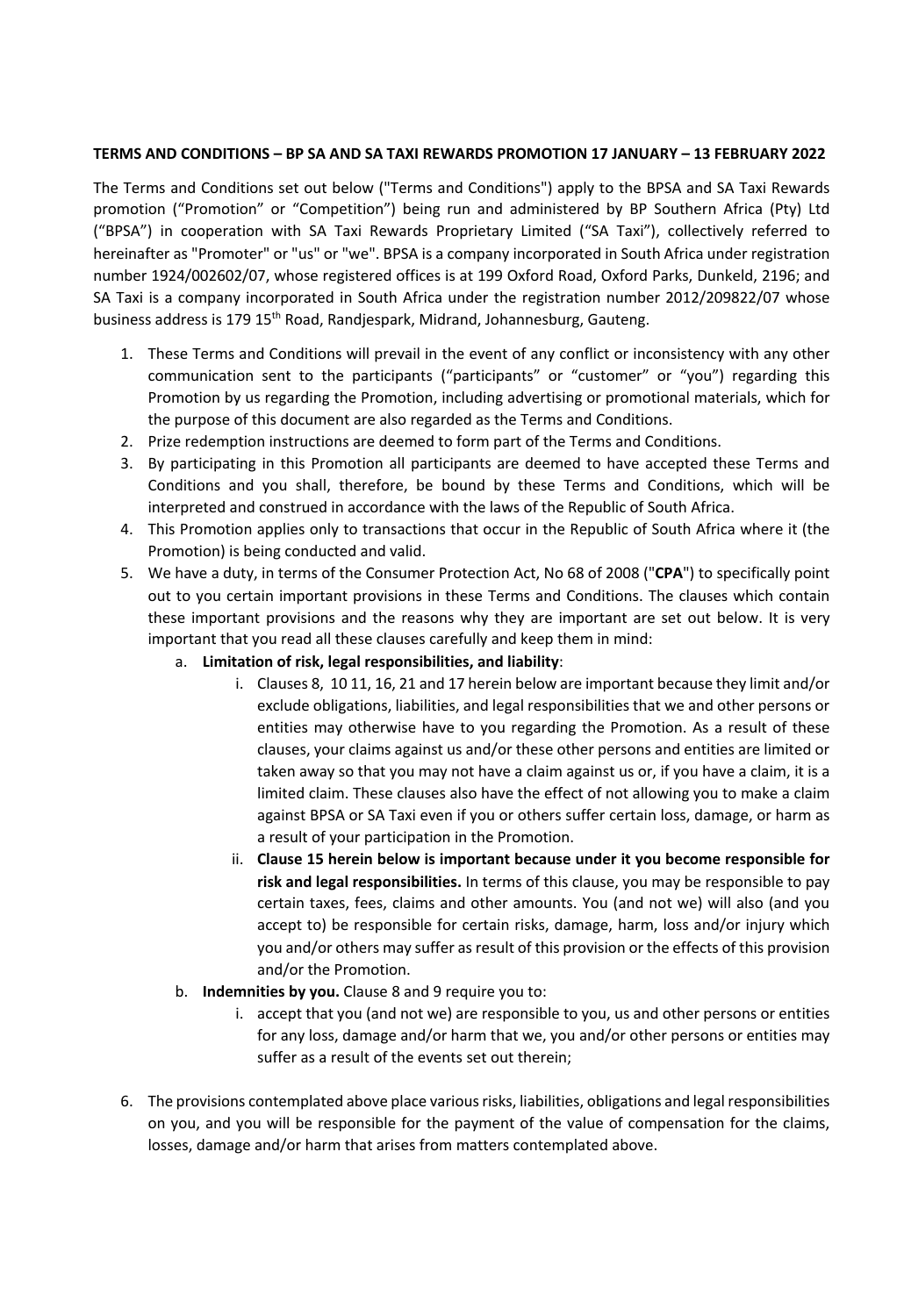- 7. By participating in the Promotion in accordance with the requirements of these Terms and Conditions, **you stand a chance of winning 1 (one) 500ml Reboost Energy drink per week during the campaign period.**
- 8. By participating in the Promotion you hereby confirm that all information you provide about you is true, current and complete. If the information you provide is not true, you may not be able to redeem the prize even if we select you as a winner AND you will be responsible to compensate us if we suffer any loss because you provided incorrect information.
- 9. By participating in this Promotion you consent that we may use your personal information to process your entry into this Promotion and perform all activities which flow from our receipt of your entry in terms of this Promotion.
- 10. In the event that the prize is not available despite the Promoters' reasonable endeavours to procure the prize, the Promoters reserve the right to substitute the prize for items of equal value.
- 11. The Promoter reserves the right to terminate the Promotion immediately and without notice. In the event of such termination, as far as the law allows, all participants acknowledge that they will have no claim against the Promoter, its associated companies, directors, officers and employees, agents and suppliers, in respect thereof.

## 12. **Requirements to enter the Promotion and stand a chance to redeem the prize:**

- a. You must spend at least R1500 cumulatively (one thousand five hundred Rand) on fuel at participating BP service stations in South Africa each week between Monday and Sunday (that transaction becomes the "eligible transaction") **AND** swipe your SA Taxi Rewards loyalty card in respect of each of the eligible transactions. One entry is automatically entered into the draw in the name of the participant linked to the relevant SA Taxi Rewards loyalty card that has been swiped in respect of the eligible transactions once an amount of R1500 (one thousand five hundred Rand) or more has cumulatively been spent on fuel for the relevant week.
- b. SA Taxi is responsible for conducting the draw, which it will conduct on the third  $(3<sup>rd</sup>)$  business day after each week of the Promotion, which will start on 17 January 2022 as contemplated in 12(e) below. The draw will, to the extent required by the CPA, be overseen by an independent accountant, registered auditor, attorney or advocate.
- c. SA Taxi will notify the winners within 2 (two) days after the draw by SMS (using the contact details registered in relation to the winners' SA Taxi Rewards loyalty card). If you are selected as a winner, you will receive a Pick n Pay sms voucher through SMS. You can redeem the voucher at any Pick n Pay Express store within a bp service station. Other Pick n Pay retail stores are excluded from this campaign.
- d. This Promotion is only applicable and exclusive to SA Taxi registered users who have SA Taxi Rewards loyalty cards.
- e. The Promotion is from 17 January 2022 and ends on 13 February 2022 ("Promotion Period"). We will not accept transactions received before 00:00 on 17 January 2022 and after 23:59 on 13 February 2022.
- f. For the avoidance of doubt, please note that each entry into the Promotion is linked to eligible transactions at participating BP service stations only. Eligible transactions are exclusively in respect of the purchase of fuel, cumulatively equal to at least the qualifying amounts specified in 12(a) above for the relevant week during the Promotion Period, at participating BP service stations by you, as a SA Taxi Rewards loyalty card holder (or someone acting on your behalf) **AND** you must swipe your SA Taxi Rewards loyalty card for that qualifying purchase at the time of the purchase. To be clear, **such purchase shall only qualify as an eligible transaction if you have also swiped your SA Taxi Rewards loyalty card in respect of that transaction.**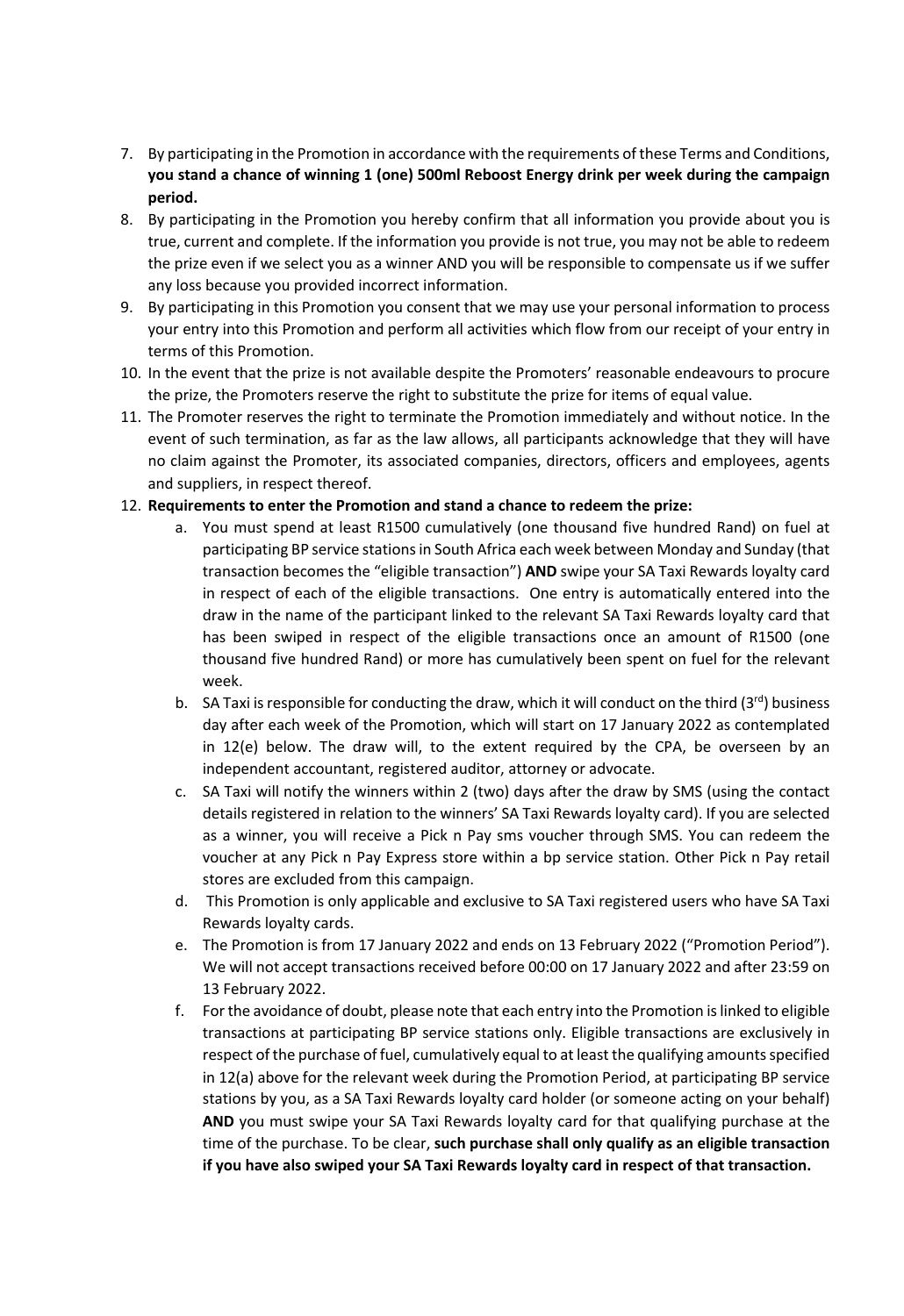- 13. Subject to the applicable law, the Promoters may in their sole discretion amend these Terms and Conditions at any time, without notice, and such amendment(s) shall be deemed to have taken effect from the date of publication of the revised Terms and Conditions on the www.bpsa.co.za and/or www.sataxi.co.za websites. **By participating in the Promotion you agree to this.**
- 14. In addition to the requirements in 8 above, this Promotion is open to South African residents and South African citizens only and participants must be aged 18 (eighteen) years or older. For the avoidance of any doubt, it is specifically stated that only purchases of fuel would be qualifying entries for this Promotion. Therefore, purchases of gas, electricity, airtime and bus tickets, for example, **do not** qualify for entry into the Competition.
- 15. The Promoters, their associated companies, directors, officers and employees, contractors, agents and suppliers and affiliates (including the SA Taxi Group and entities the financial results of which are, or required to be, consolidated into the financial statements of SA Taxi Holdings Proprietary Limited according to that entity's accounting policies from time to time) are not responsible to you for any failure of transmission of information relating to your entry in terms of this Competition or a failure to redeem your prize if you are we select you as a winner if such failure results from any technical error or another factor which is not caused by the Promoters or persons representing the Promoters.
- 16. As far as the law allows, anything which we have not specifically mentioned in this document and in relation to the Promotion is hereby excluded.
- 17. The Promoters' decision about the prize and/or the Promotion is final and we will not discuss/negotiate our decision with any participant.
- 18. No director, member, partner, employee, agent of, consultant to, lessee of, sub-lessee of, (employee of such lessee/sub-lessee), or anyone associated with or affiliated to the Promoters by virtue of any direct/indirect brand affiliation or otherwise, may enter the Promotion and be a participant and (ii) such prohibition extends to any spouse, life partner, parent, child, siblings, business partner or associate of such persons listed in (i).
- 19. The Promoter may publish the winner(s) name(s) or image (s) in any advertising and promotional material or digital media for this Promotion and any other future promotion/s provided that the winner(s) has given his/her written/recorded consent to BPSA and SA Taxi. Should the winner(s) consent to the use of his/her name or image in any advertising and promotional material or digital media for this Promotion and any other future promotion/s, he/she will have no claim for any compensation or payment in respect of the use of his/her name or image. The winner shall be entitled to withdraw such consent on written notice to the Promoters.
- 20. Subject to applicable law, the Promoters' internal auditors are the appointed auditors for this Promotion. The Promoters reserve the right to appoint external auditors in their sole discretion and for any reason whatsoever.
- 21. As far as the law allows, the Promoter shall only be responsible for those costs which these Terms and Conditions expressly say that the Promoter will pay. **The participant is responsible for (i) any and all applicable local taxes and feesfor the eligible transaction and/or his/her entry to this Promotion or from the acceptance, receipt, use or enjoyment of any prize; and (ii) all other costs incurred by it, or arising directly or indirectly from, the participant's participation in the Promotion, or from the acceptance, receipt, use or enjoyment of any prize. Without limiting the rest of this provision, the participant will be responsible for the cost of submitting proof of purchase and entering the Promotion, any flights or accommodation (should the participant win and decide to travel for the purposes of this Promotion) and any data charges that apply, as per the tariff rates charged by the participant's mobile network provider.**
- 22. **To the fullest extent permitted by law, neither the Promoters nor their partners or agents supporting the Promotion shall be responsible for any loss, damage or injury whatsoever suffered by any participant/entrant or winner or their accompanying persons (including but not limited to**